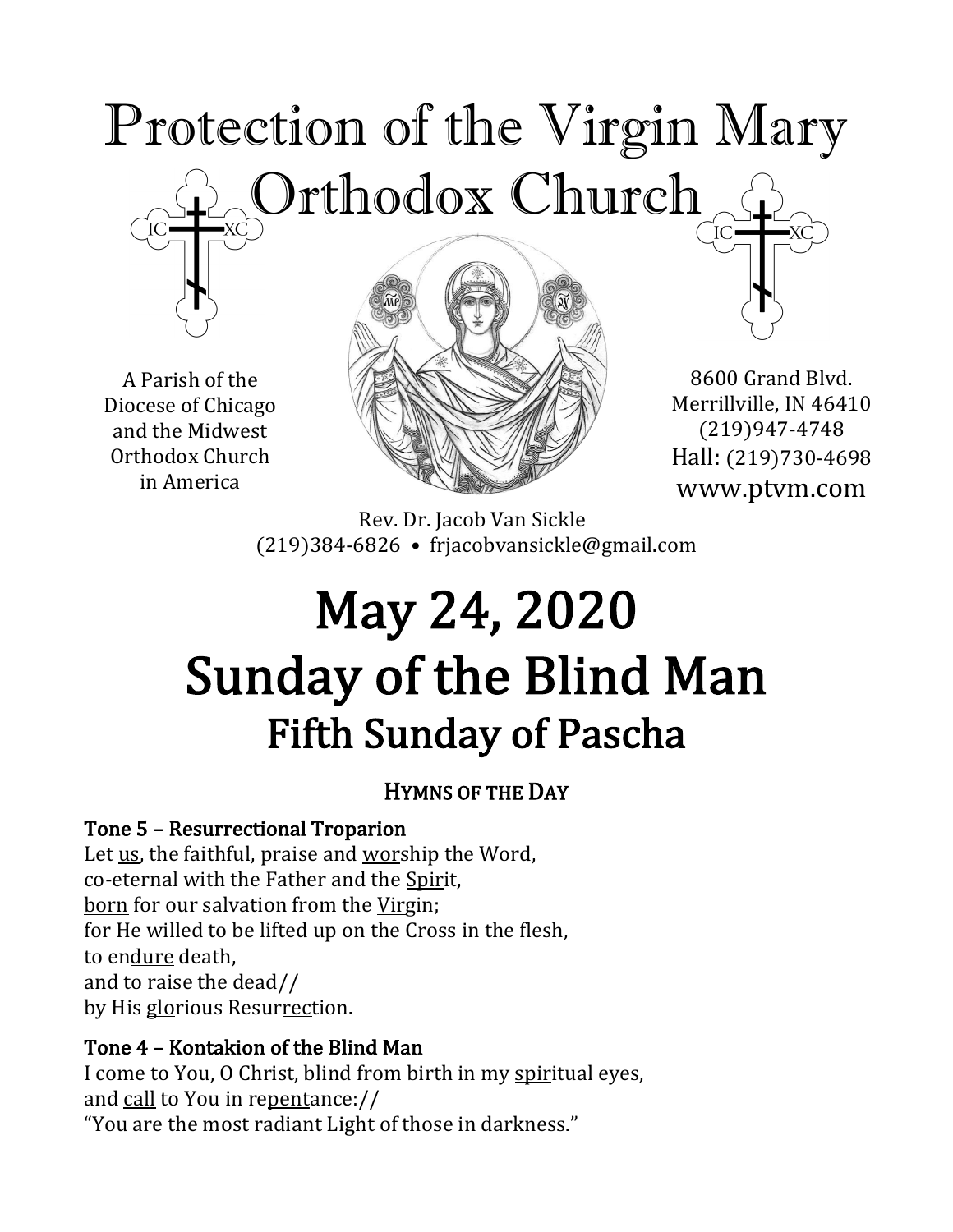#### Tone 8 (Special Melody) – Kontakion of Pascha

You descended into the tomb, O Immortal, You destroyed the power of death. In victory You arose, O Christ God, proclaiming: "Rejoice!" to the Myrrhbearing Women, granting peace to Your Apostles, and bestowing Resurrection on the fallen.

#### **SCRIPTURE READINGS**

#### Tone 8 - Resurrectional Prokeimenon (Psalm 75)

Pray and make your vows / before the Lord, our God!

#### Acts of the Apostles 16.16-34

Now it happened, as we went to prayer, that a certain slave girl possessed with a spirit of divination met us, who brought her masters much profit by fortunetelling. This girl followed Paul and us, and cried out, saying, "These men are the servants of the Most High God, who proclaim to us the way of salvation."

And this she did for many days. But Paul, greatly annoyed, turned and said to the spirit, "I command you in the name of Jesus Christ to come out of her." And he came out that very hour.

But when her masters saw that their hope of profit was gone, they seized Paul and Silas and dragged them into the marketplace to the authorities. And they brought them to the magistrates, and said, "These men, being Jews, exceedingly trouble our city; and they teach customs which are not lawful for us, being Romans, to receive or observe."

Then the multitude rose up together against them; and the magistrates tore off their clothes and commanded them to be beaten with rods. And when they had laid many stripes on them, they threw them into prison, commanding the jailer to keep them securely. Having received such a charge, he put them into the inner prison and fastened their feet in the stocks. But at midnight Paul and Silas were praying and singing hymns to God, and the prisoners were listening to them.

Suddenly there was a great earthquake, so that the foundations of the prison were shaken; and immediately all the doors were opened and everyone's chains were loosed. And the keeper of the prison, awaking from sleep and seeing the prison doors open, supposing the prisoners had fled, drew his sword and was about to kill himself. But Paul called with a loud voice, saying, "Do yourself no harm, for we are all here."

Then he called for a light, ran in, and fell down trembling before Paul and Silas. And he brought them out and said, "Sirs, what must I do to be saved?"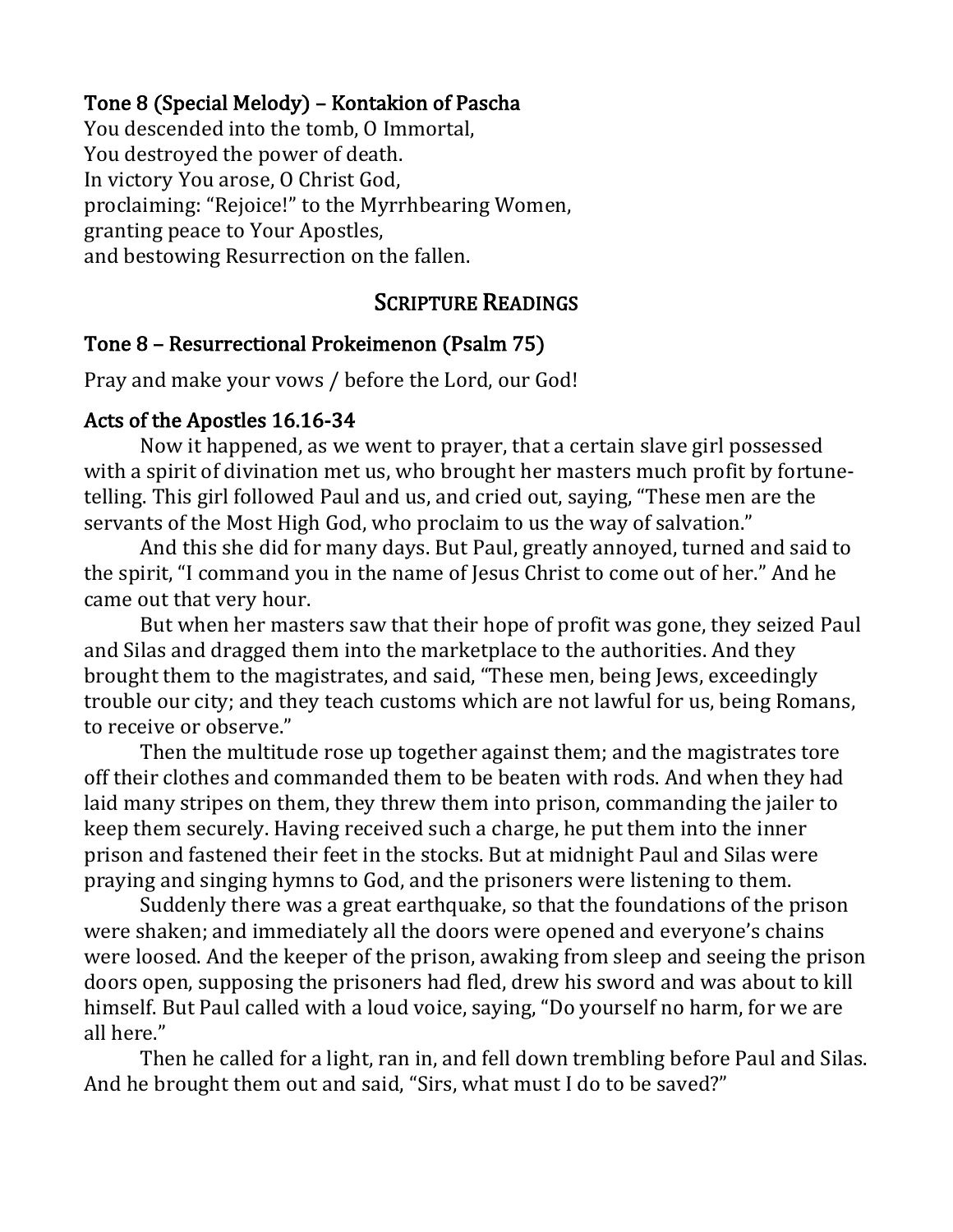So they said, "Believe on the Lord Jesus Christ, and you will be saved, you and your household."

Then they spoke the word of the Lord to him and to all who were in his house. And he took them the same hour of the night and washed their stripes. And immediately he and all his family were baptized. Now when he had brought them into his house, he set food before them; and he rejoiced, having believed in God with all his household.

#### Gospel: John 9.1-38

Now as Jesus passed by, He saw a man who was blind from birth. And His disciples asked Him, saying, "Rabbi, who sinned, this man or his parents, that he was born blind?"

Jesus answered, "Neither this man nor his parents sinned, but that the works of God should be revealed in him. I must work the works of Him who sent Me while it is day; the night is coming when no one can work. As long as I am in the world, I am the light of the world."

When He had said these things, He spat on the ground and made clay with the saliva; and He anointed the eyes of the blind man with the clay. And He said to him, "Go, wash in the pool of Siloam" (which is translated, Sent). So he went and washed, and came back seeing.

Therefore, the neighbors and those who previously had seen that he was blind said, "Is not this he who sat and begged?"

Some said, "This is he." Others said, "He is like him." He said, "I am he." Therefore, they said to him, "How were your eyes opened?"

He answered and said, "A Man called Jesus made clay and anointed my eyes and said to me, 'Go to the pool of Siloam and wash.' So I went and washed, and I received sight."

Then they said to him, "Where is He?" He said, "I do not know."

They brought him who formerly was blind to the Pharisees. Now it was a Sabbath when Jesus made the clay and opened his eyes. Then the Pharisees also asked him again how he had received his sight. He said to them, "He put clay on my eyes, and I washed, and I see."

Therefore, some of the Pharisees said, "This Man is not from God, because He does not keep the Sabbath."

Others said, "How can a man who is a sinner do such signs?" And there was a division among them.

They said to the blind man again, "What do you say about Him because He opened your eyes?"

He said, "He is a prophet."

But the Jews did not believe concerning him, that he had been blind and received his sight, until they called the parents of him who had received his sight.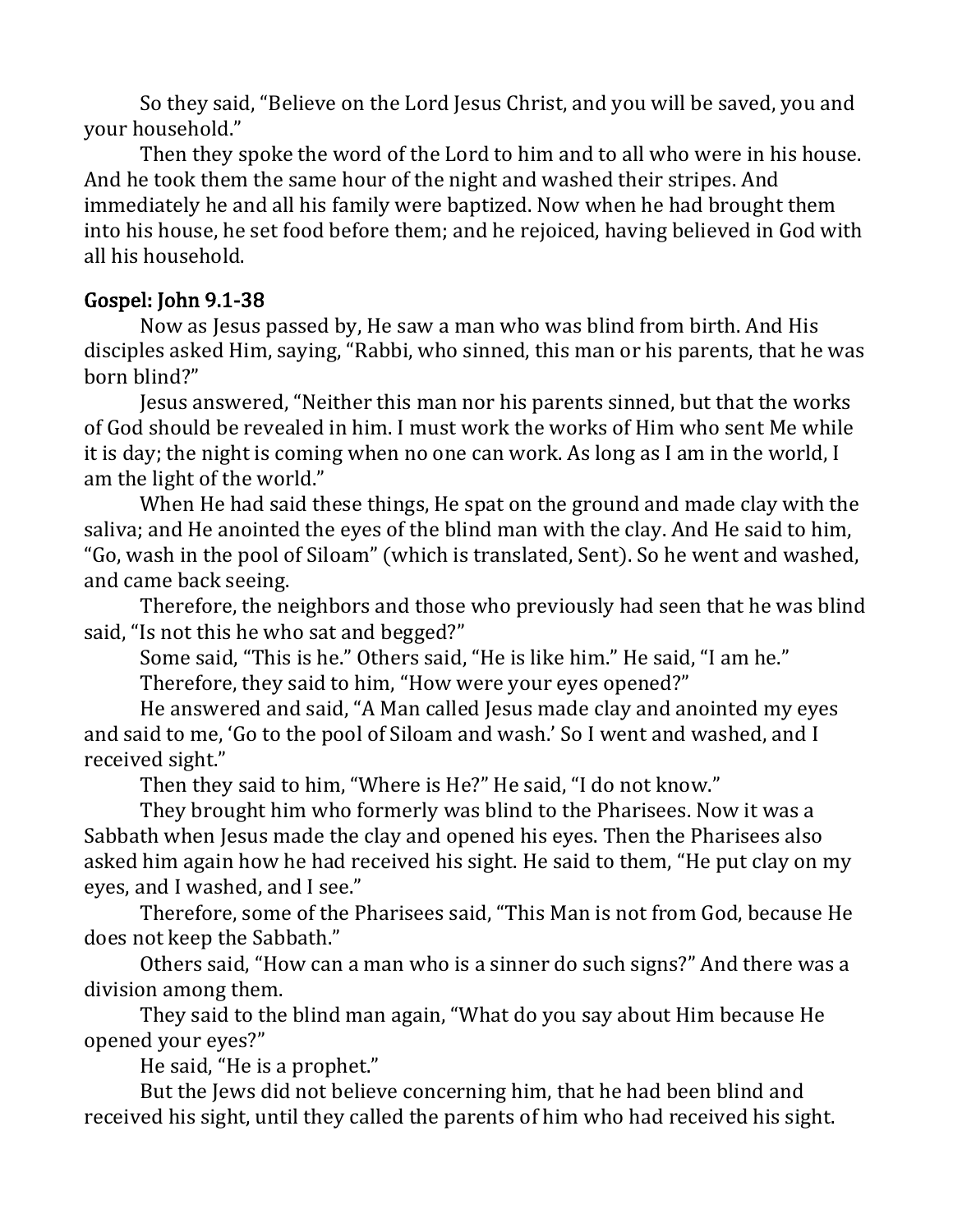And they asked them, saying, "Is this your son, who you say was born blind? How then does he now see?"

His parents answered them and said, "We know that this is our son, and that he was born blind; but by what means he now sees we do not know, or who opened his eyes we do not know. He is of age; ask him. He will speak for himself."

His parents said these things because they feared the Jews, for the Jews had agreed already that if anyone confessed that He was Christ, he would be put out of the synagogue. Therefore, his parents said, "He is of age; ask him."

So they again called the man who was blind, and said to him, "Give God the glory! We know that this Man is a sinner."

He answered and said, "Whether He is a sinner or not I do not know. One thing I know: that though I was blind, now I see."

Then they said to him again, "What did He do to you? How did He open your eyes?" 

He answered them, "I told you already, and you did not listen. Why do you want to hear it again? Do you also want to become His disciples?"

Then they reviled him and said, "You are His disciple, but we are Moses' disciples. We know that God spoke to Moses; as for this fellow, we do not know where He is from."

The man answered and said to them, "Why, this is a marvelous thing, that you do not know where He is from; yet He has opened my eyes! Now we know that God does not hear sinners; but if anyone is a worshiper of God and does His will, He hears him. Since the world began it has been unheard of that anyone opened the eyes of one who was born blind. If this Man were not from God, He could do nothing." 

They answered and said to him, "You were completely born in sins, and are you teaching us?" And they cast him out.

Jesus heard that they had cast him out; and when He had found him, He said to him, "Do you believe in the Son of God?"

He answered and said, "Who is He, Lord, that I may believe in Him?"

And Jesus said to him, "You have both seen Him and it is He who is talking with you."

Then he said, "Lord, I believe!" And he worshiped Him.

#### WE REMEMBER IN PRAYER

N.Dep. Archpr. Paul Lazor Joseph Clark Wayne Fritz Ev.Mem. Vedena Swalla ('69)

Brian Swalla ('69) David Swalla ('69) George Licisin ('80)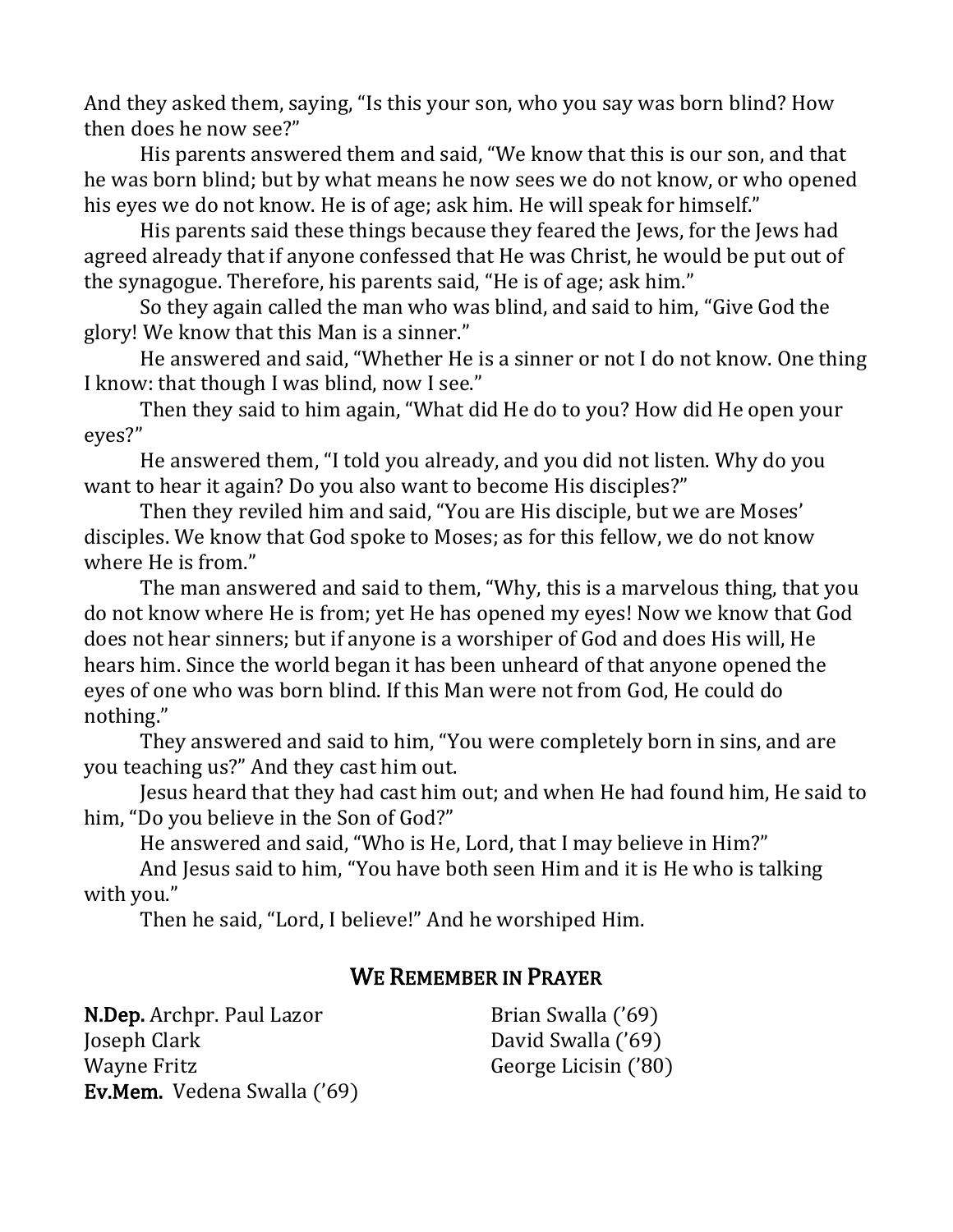| Health/Salvation: | Jonathan       | Mark           | Kara          |
|-------------------|----------------|----------------|---------------|
| Archpr. Peter     | Matthew        | Alexa          | Nathan        |
| Pr. John          | Gail           | Paula          | Sharon        |
| Pr. Christopher   | Maria          | James          | Michael       |
| Mat. Jennifer     | Stacy          | Joanne         | John          |
| Andrew            | Jeramie        | Michael        | Miriana       |
| Gideon            | Olivia         | Joseph         | Vern          |
| Dn. Nicholas      | Parker         | Kathleen       | Janice        |
| Kevin             | <b>Barbara</b> | Paul           | Olga          |
| Jon               | Thomas         | William        | Claudia       |
| Tanya             | Jessica        | Frederick      | Mark          |
| Jovan             | Eduardo        | Janet          | Jerry         |
| Julia             | Christine      | Lea            | Daniel        |
| Warren            | Nicholas       | Hania          | Joanna        |
| Carol             | Natalie        | James          | Myah          |
| Tom               | <b>Barbara</b> | Gerald         | Michael       |
| Elizabeth         | Kristin        | Nadia          | Wanda         |
| Tina              | Linda          | Charlene       | Prudence      |
| <b>Brittany</b>   | Phyllis        | Milka          | Clay          |
| Jennifer          | Kay            | Daniel         | <b>Brandi</b> |
| Lennox            | Fred           | Russell        | Ann           |
| Laila             | Larry          | <b>Brendan</b> |               |
| Paula             | Rollie         | Benjamin       |               |
| Melissa           | oseph          | William        |               |

\*If you know someone who needs prayer, please give their name to Fr Jacob

#### In place of "It is truly meet..." we sing:

The angel cried to the Lady full of grace: 'Rejoice, O pure Virgin! Again I say: Rejoice! Your Son is risen from His three days in the tomb!' With Himself He has raised all the dead! Rejoice, rejoice, all you people! Shine! Shine! Shine! O new Jerusalem! The glory of the Lord has shone on you! Exult now, exult and be glad, O Zion! Be radiant, O pure Theotokos, in the resurrection, the resurrection of your Son!

We sing "Christ is risen..." in place of "We have seen the true Light..." At the Dismissal, the priest says "Glory to You, O Christ..." and the choir sings "Christ is risen..." three times.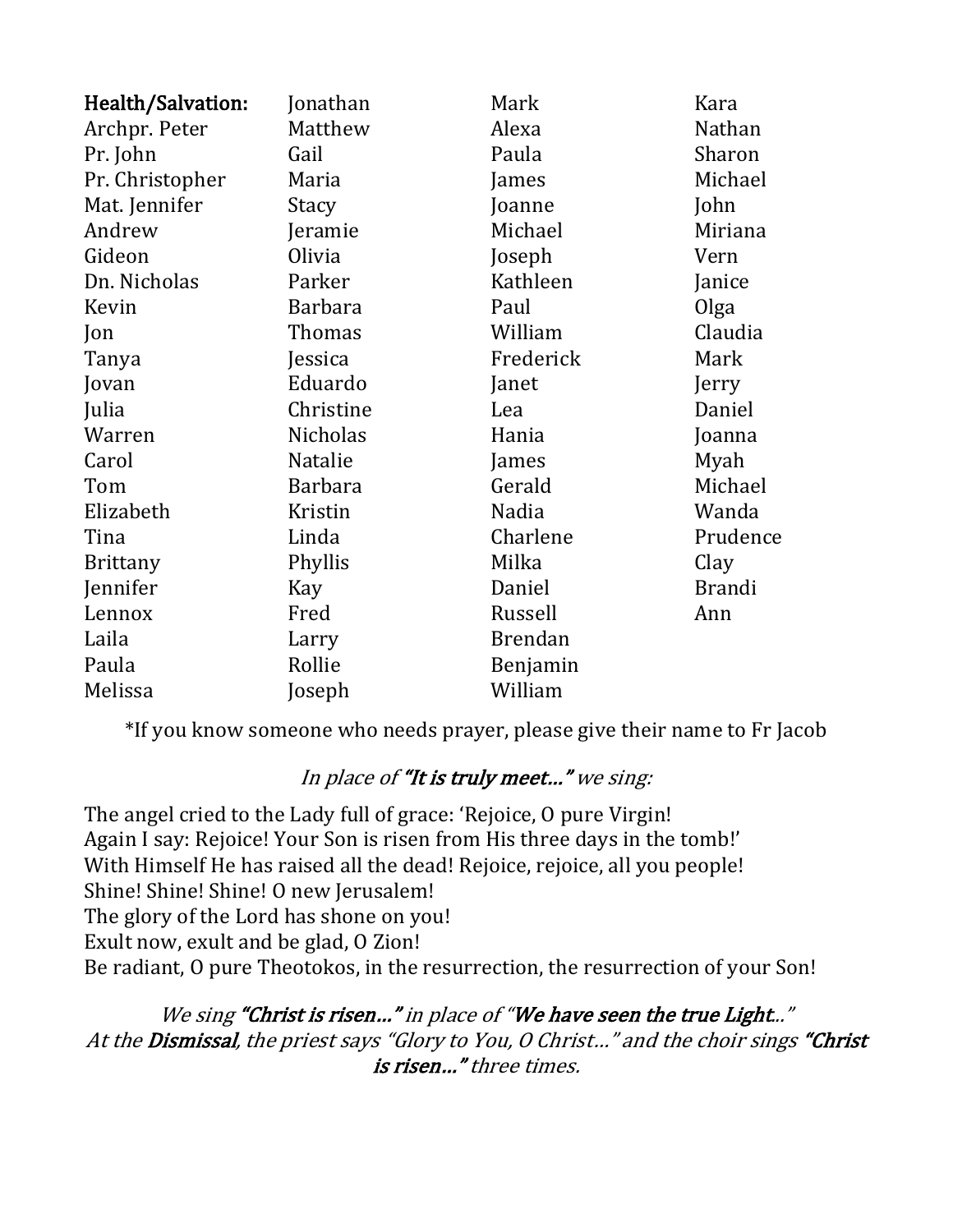#### **ANNOUNCEMENTS**

We are currently in "phase one" of reopening of the Church. Nine people under the age of 65 (besides the priest) may now attend services. Also, two weekday services are now being offered each week which will accommodate two households of those over 65 at a time. Attendance at services is scheduled ahead of time. Please contact **Fr Jacob** if you want to come, or if you have any questions about the precautions we are taking. Confession is available before services or by appointment.

For Bible Study on Wednesday read Acts 5-7. If you would like to participate but haven't before, email Fr Jacob.

**Memorial Day** is tomorrow. We will bless graves as usual, beginning at St. Mary's cemetery at 9am. After that I will visit Calumet Park and Chapel Lawn cemeteries.

St. Mary's O-Club is partnering with our own Sergei Ely's Pierogi truck to bring meals to workers at local nursing homes during the health crisis. Our next delivery will be to Pines Village in Valparaiso this Friday. Anyone interested in volunteering should email ptymchurch@gmail.com or contact Juli Grankowski or Sergei Ely.

The annual Golf Outing will not take place in June as usual. We are looking to schedule it for August or September. Stay tuned.

On June 17 we will host a **Red Cross blood drive** in our parish hall. If anyone would like to volunteer for a 2-3 hour shift at the registration table, please contact Fr Jacob.

If anyone in our community is suffering hardship, please contact Fr Jacob. The parish has established a **benevolence fund** to help those in need during this crisis.

Our Fashion Show has been rescheduled for Sunday, August 9. Lunch will be served at 12pm. Please contact Elizabeth Pedersen, Sherry Mizimakoski, or Nada Bucek if you need to return tickets or buy new ones.

#### Mark your calendars:

- May 25: Memorial Day blessing of graves starting at St. Mary's cemetery  $\omega$  9am.
- May 28: **Feast of Ascension**: Festal Vespers @ 6pm; Divine Liturgy (over 65) @ 10am.
- June 17: Blood Drive: 12-6pm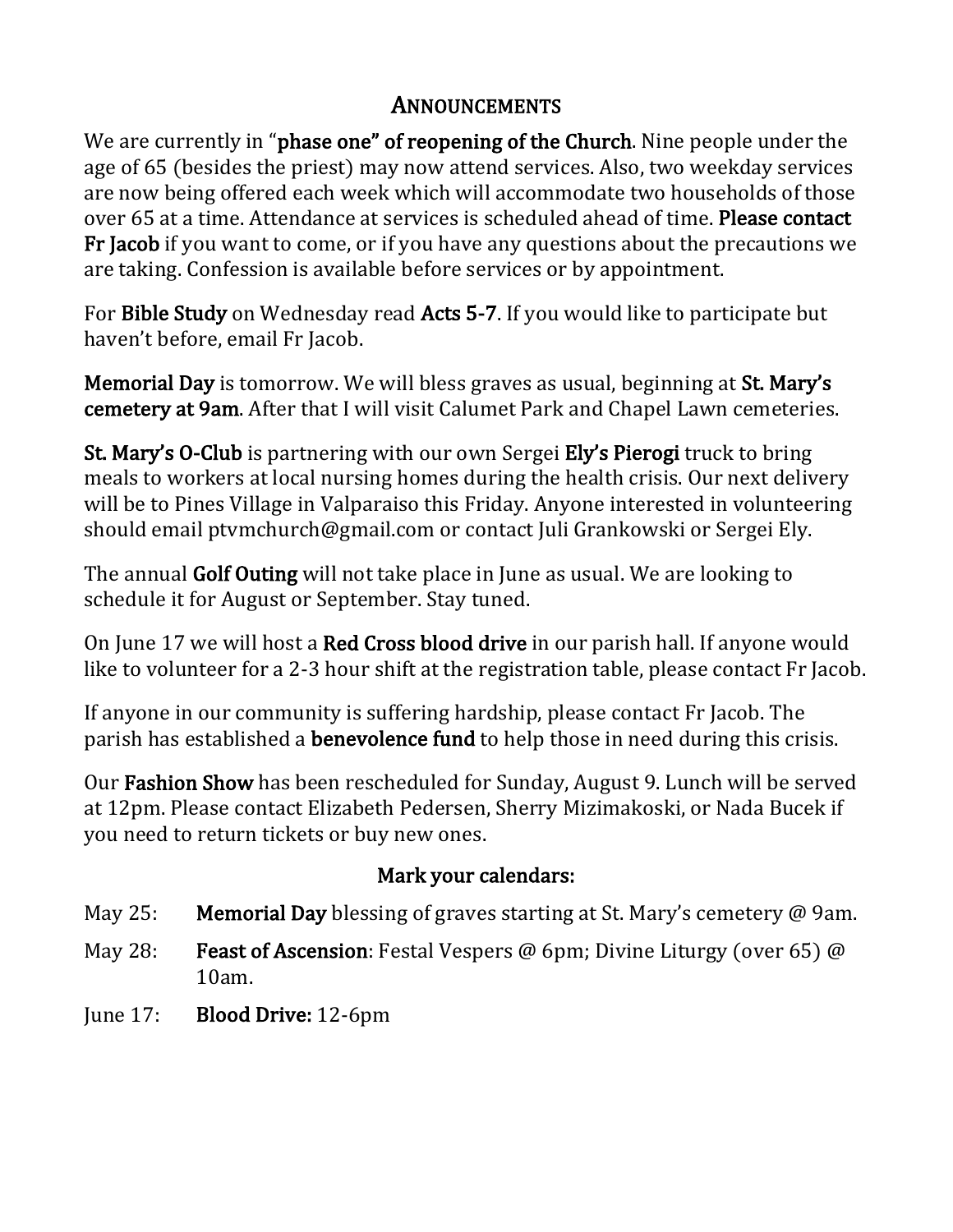### Guarding Our Heart A reflection by His Grace, our Bishop Paul

Behold, I send you out as sheep in the midst of wolves; so be wise as serpents and innocent as doves. (Matthew 10:16)

The character of a serpent according to Scripture (Genesis  $3:1$ ) is that he is sly, cunning, devious, subtle, clever, or smart. But the "innocence" of a dove can often be understood as "harmless." So why is Jesus asking His disciples to take on the characteristic of a serpent? Is he telling us to be as sly, deceptive, or as cunning as a serpent? Or do the words "be as smart, or clever as a serpent" make more sense in understanding what Jesus meant here?

There is a relationship between being "wise as a serpent, and innocent as doves." We are to be as wise or clever as a serpent in order to protect our innocence as doves; that way we don't compromise ourselves, and we preserve a pure heart within us. A wise, smart, or clever mind seeks to guard and preserve a pure and innocent heart.

We often seem to get it the other way around. Sometimes we are willing to believe anything we read and give our heart to it, only to get burned and disappointed. Thus, we become cynical and hardhearted. So we can become a people, who have a gullible mind and believe anything, only to end up with a heart of stone.

Our Lord regularly warned his disciples that following Him would be no easy joy ride. Their faith would be tested through persecutions, trials, and temptations:

They will put you out of the synagogues; indeed, the hour is coming when whoever kills you will think he is offering service to God. And they will do this because they have not known the Father, nor me. But I have said these things to you, that when their hour comes you may remember that I told you of them. (John  $16:2-4$ )

Before his conversion to the faith, Paul, then known as Saul, persecuted followers of Christ and sought to destroy them. He was zealous for the traditions of his fathers. (Read Acts 8 and 9 and Galatians 1). Saul thought he was doing God's will. Before his conversion, Saul was a living example of what our Lord expressed in the above verses from John 16.

It is important that parents teach their children not to believe everything they read initially. Kids should ask questions in order to grow in knowledge and truth. They need to do so out of a pure desire to know what is right, holy, good, and true. As our Lord commanded, "Ask and you shall receive, seek and you shall find, knock and the door shall be opened to you."